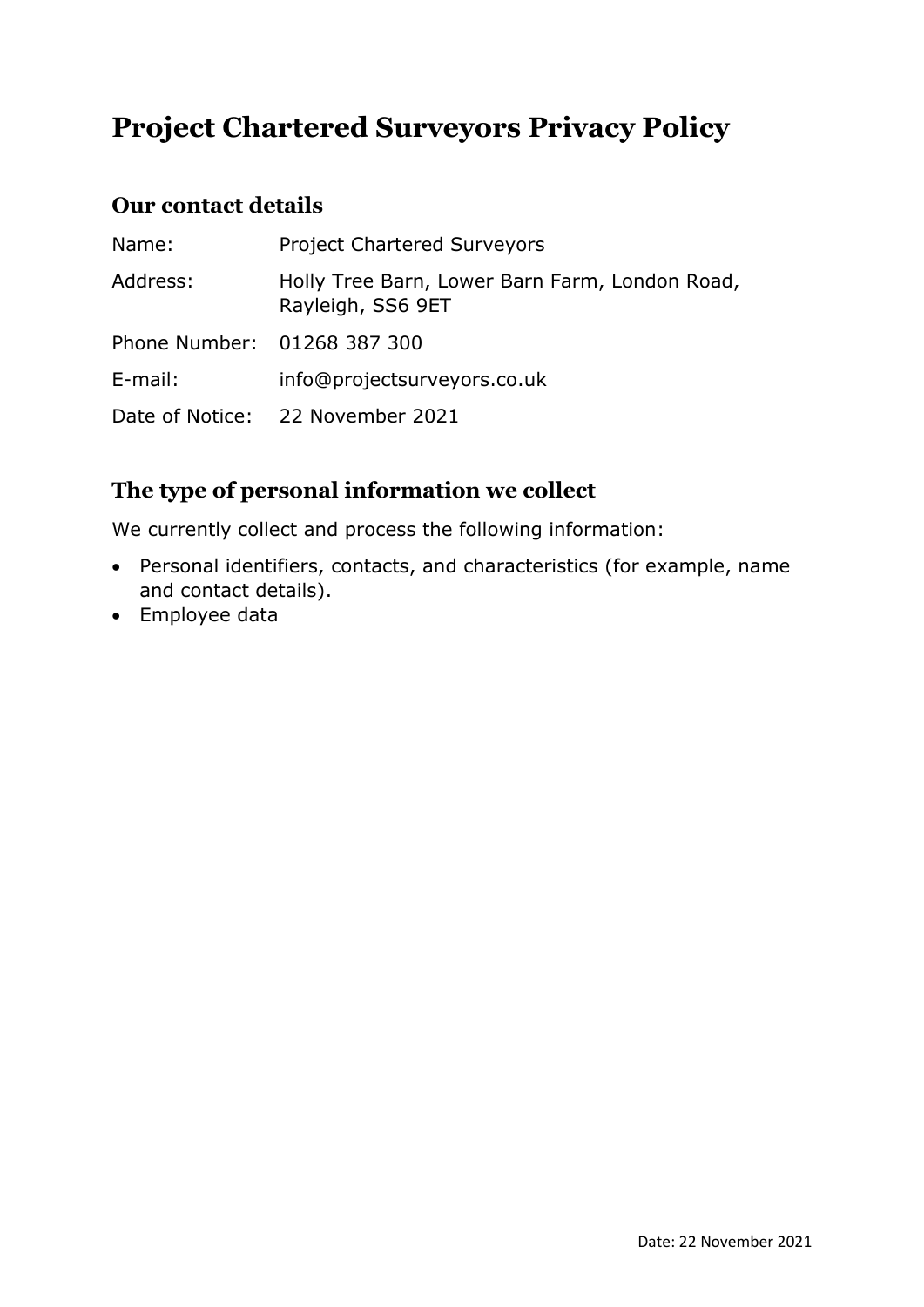#### **How we get the personal information and why we have it**

Most of the personal information we process is provided to us directly by you for one of the following reasons:

- In relation to performance of a contract for services to be provided
- In relation to legal compliance

We also receive personal information indirectly, from the following sources in the following scenarios:

- From Estate Agents and Property Managers in order to arrange site visits
- From other Third Parties who have indirectly instructed us but are not our direct client

We use the information that you have given us in order to:

- Create contracts for services to be provided
- Arrange inspections/surveys

Under the General Data Protection Regulation (GDPR), the lawful bases we rely on for processing this information are:

(a) Your consent. You are able to remove your consent at any time. You can do this by contacting info@projectsurveors.co.uk, 01268 387 300 and/or Project Chartered Surveyors, Holly Tree Barn, Lower Barn Farm, London Road, Rayleigh, SS6 9ET.

(b) We have a contractual obligation.

(c) We have a legal obligation.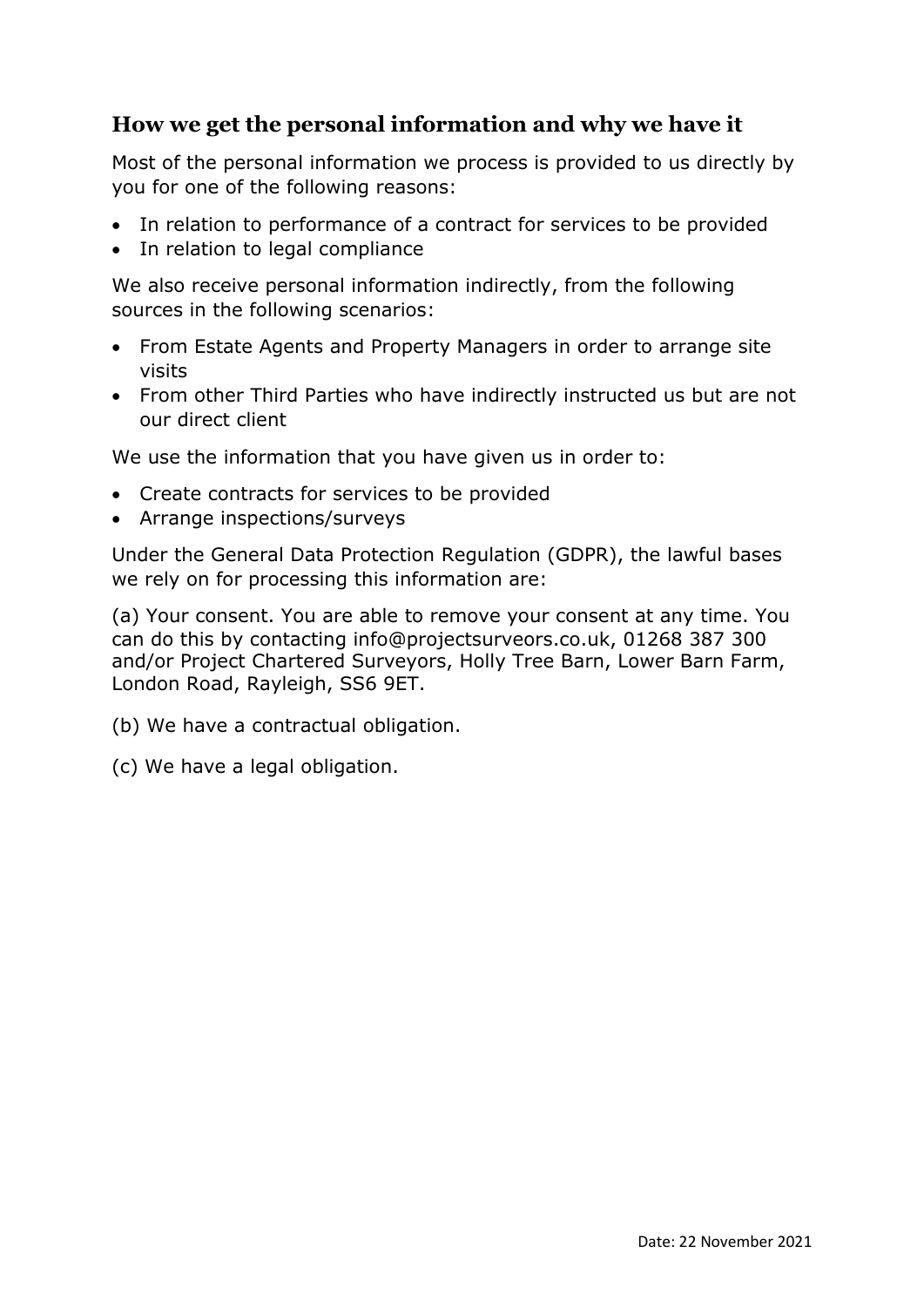#### **How we store your personal information**

Your information is securely stored on UK based servers.

We keep personal identifiers, contacts, and characteristics in relation to our clients and job instructions for no longer than necessary. We will then dispose of your information by deleting from our electronic files and shredding any paper documents.

We keep employee data for no longer than necessary. We will then dispose of your information by deleting from our electronic files and shredding any paper documents.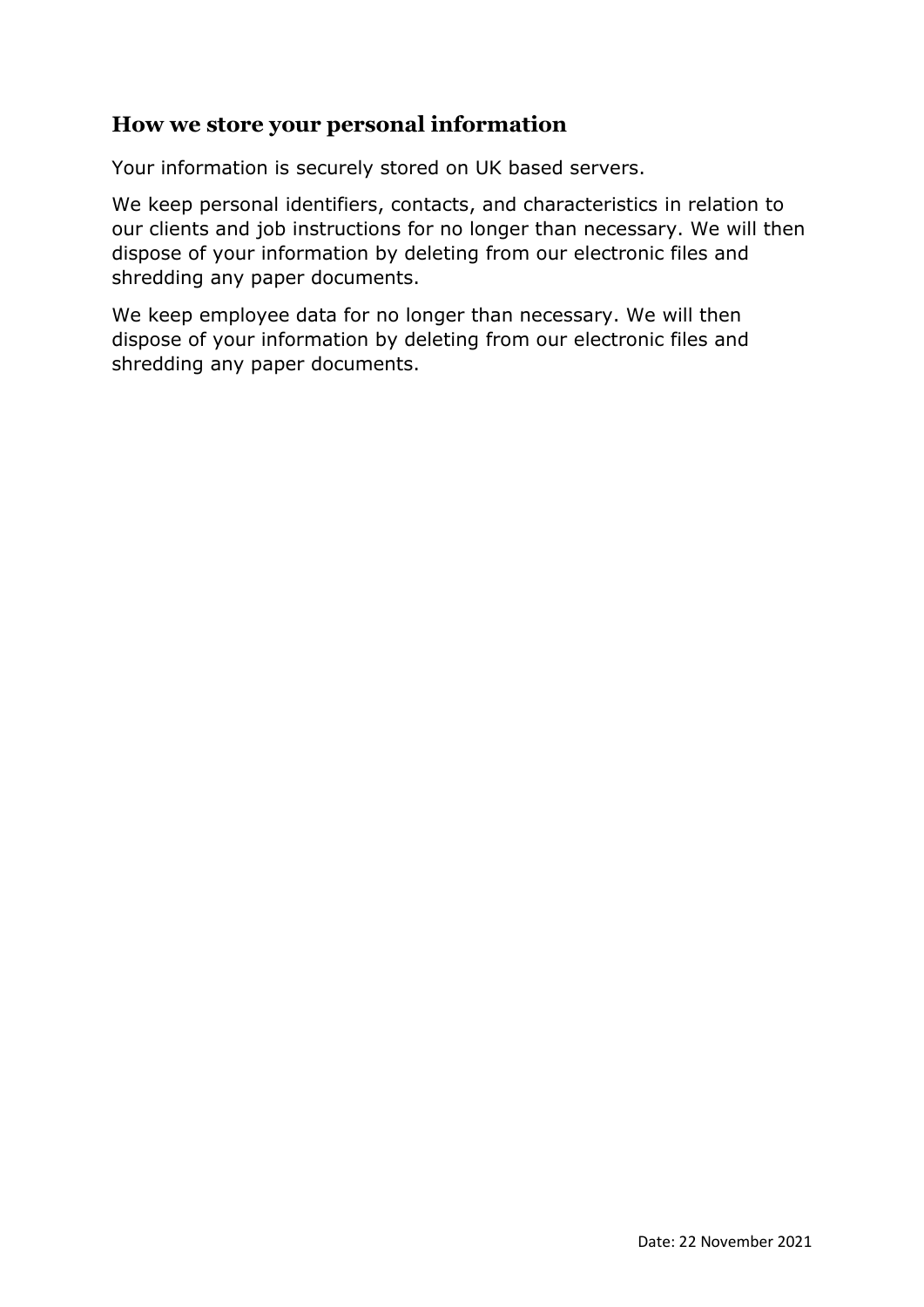## **Your data protection rights**

Under data protection law, you have rights including:

**Your right of access** - You have the right to ask us for copies of your personal information.

**Your right to rectification** - You have the right to ask us to rectify personal information you think is inaccurate. You also have the right to ask us to complete information you think is incomplete.

**Your right to erasure** - You have the right to ask us to erase your personal information in certain circumstances.

**Your right to restriction of processing** - You have the right to ask us to restrict the processing of your personal information in certain circumstances.

**Your right to object to processing** - You have the the right to object to the processing of your personal information in certain circumstances.

**Your right to data portability** - You have the right to ask that we transfer the personal information you gave us to another organisation, or to you, in certain circumstances.

You are not required to pay any charge for exercising your rights. If you make a request, we have one month to respond to you.

Please contact us at info@projectsurveors.co.uk, 01268 387 300 and/or Project Chartered Surveyors, Holly Tree Barn, Lower Barn Farm, London Road, Rayleigh, SS6 9ET if you wish to make a request.